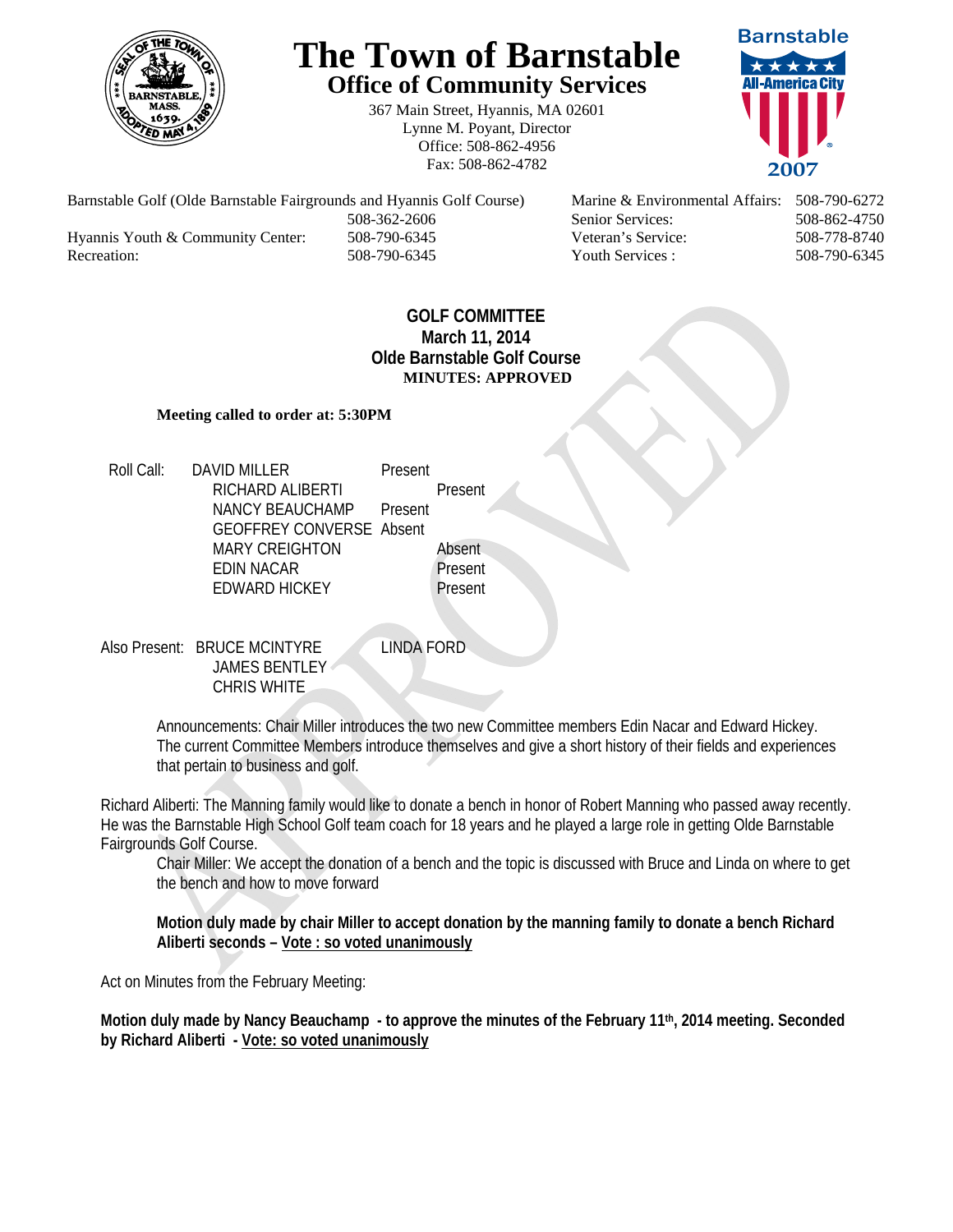Status: of Contract for Hyannis Course Master Plan : Bruce McIntyre

- I spoke to Richard Mandell he will be at the April  $8<sup>th</sup>$  meeting. The first draft map should be in before the meeting and we can go over it before that. We will be getting estimates included in the master plan. There will be no bearing on the FY 15 budget and any changes for cost of living or prevailing wage will be made if needed going forward.

Golf Involvement in 375<sup>th</sup> town anniversary: Bruce McIntyre

- We plan on holding a resident of Barnstable appreciation day at Olde Barnstable on May 12<sup>th</sup> and at Hyannis Golf Course on May 19<sup>th</sup>. Tee times will be required and the special will be greens fee, cart and a bucket of balls for \$37.50. Space will be limited.
- Chair Miller asked about the Barnstable cup and having an actual tournament
- Bruce- We may hold a tournament after Columbus Day I am going to meet with Geoff Converse, Merry and Roman to discuss.

1st Tee School Program Update – Aliberti

- At this time there is nothing to report.

Grounds and Maintenance Reports

- Hyannis- James Bentley
- It has been a tough winter. We have put up a new ceiling in the maintenance shop. We did get to mow some brush down between holes 6, 7 and 8.
- Our winter equipment maintenance done by Henry O'Shaughnessey should be wrapping up soon.
- We lost about six more trees this winter
- The operations staff has helped in the cleanup effort picking up sticks and helping to clear cart paths.
- Chair Miller asked it the rock for Joe Orlando on 9th tee can be cleaned and maintained. No problem per James
- Nancy Beauchamp pointed out that the course has lost over 30 trees over the last two winters.
- Bruce: over the last two years we have not been able to do our planned tree work it has been all storm clean up

Olde Barnstable- Chris White

It has been a brutal winter the guys have been able to take some time off

We wanted to edge out bunkers this winter but were only able to get to a few because of the weather

- Not many trees came down at OBF they all seem to come down at Hyannis
- We were able to attend a few seminars and get some good new information about new insects that have started to appear at the golf course and how to treat the turf for them.
- Bruce: Annual blue grass weevil is a southern insect that in time has moved up here. It has developed a resistance to chemicals: topic discussed
- Clean up has started a little late, we are on it and will do the best we can
- Our mechanic is all done with equipment and can now help us out on the golf course
- We have done a large amount of painting and cleaning this winter
- There is a large amount of goose droppings on the course and we are going to do our best to clean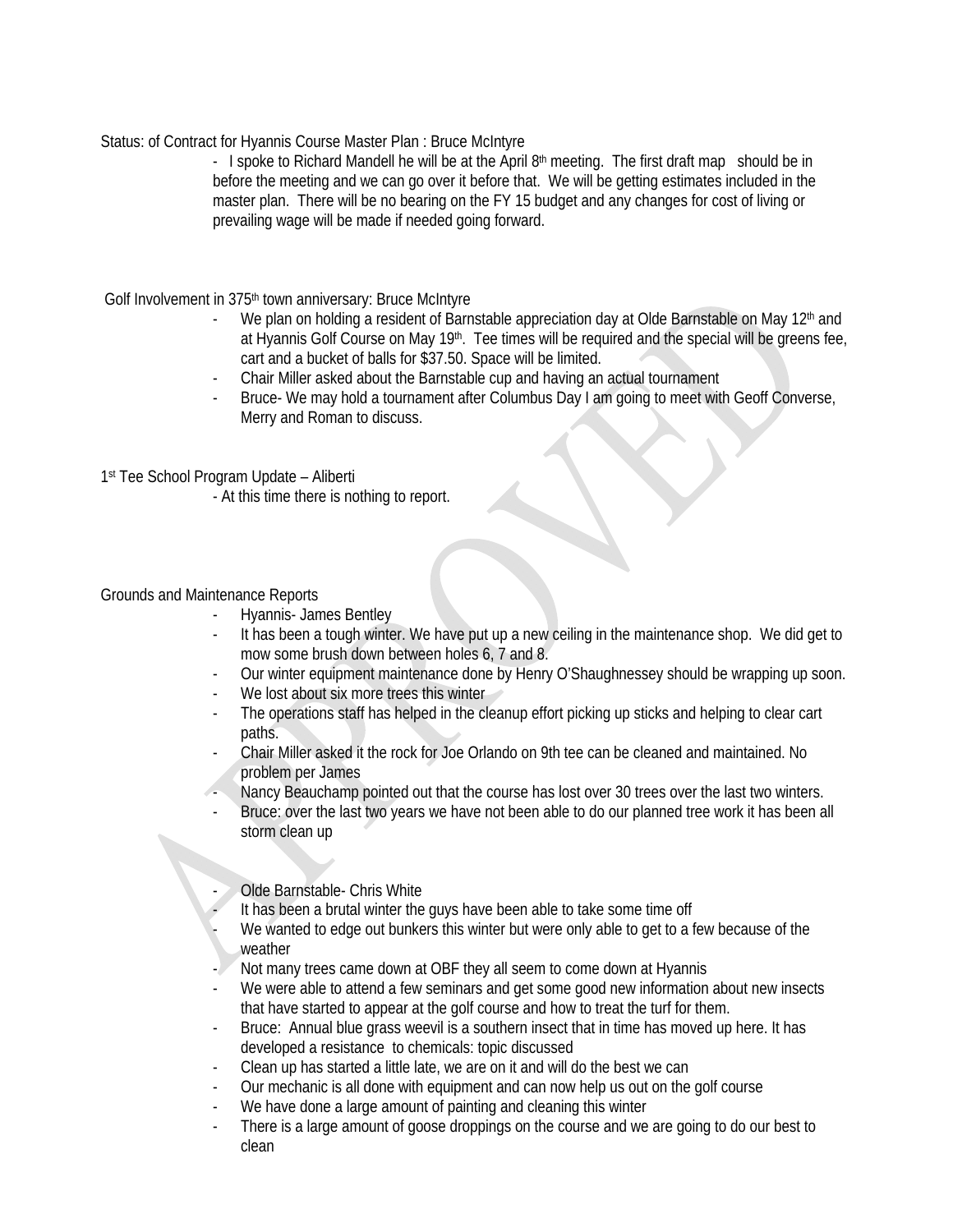Richard Aliberti: What's the plan for the geese?

Chris- All the ponds were frozen over so the geese had nowhere to go

Bruce -as the snow melts the geese will go away and will come back in the fall Topic Discussed by the committee

- Aerification 4/22-4/24 at OBF hopefully we can also do tees and fairways.
- Hyannis will be 4/15-4/16
- We will be possibly aerating with less equipment this year so it may be tougher
- You will notice new blue bird houses out on the golf course this year that a couple local high school students made this fall
- We are almost all set for seasonal staff at OBF already
- Chair Miller asked about bunkers and if they will get done
- Chris: We will be able to do it with a full staff
- Nancy asked about the turf show and if maintenance staff was able to attend
- Bruce: No one attended this year

The brick walk way down to the putting green will be on a maintenance schedule this year along with Gary's garden.

Membership Renewal Drawing:

Bruce McIntyre – We had 331 members sign up in time for the drawing.

 -Winner of annual pass: Robert Donehey -Winner of annual range pass: Don Fanning -Winner of a \$100 gift card: Walter Jebens

Manager/Superintendent Report: Bruce McIntyre

- The cart swap at Hyannis will be taking place by April 1st. The lease was modified and we will be getting 50 upgraded golf carts from EZ GO

- The licensing meeting for Dan and Scott on March 4<sup>th</sup> for the Hospitality Cart went well. It passed and was approved at this point we are waiting on the state and should hear from them in the next 45-60 days. The first large outing is on May  $9<sup>th</sup>$  and we hope to have it ready for use by then. - Ian started the process and it should go quicker for him, it is in his new contract but it may not be done until July at this point
- Chair Miller: Will Liquor on the course be policed by management?
- Bruce: It is up to the concessionaire to police the alcohol.

-Capital improvement plan has been put in to the town but I have not heard back yet. It consists of ADA compliant bathrooms at Hyannis estimated at \$95K an equipment package for Olde Barnstable Fairgrounds golf as a lease agreement for \$164k. The other portion was a decision package for a new tractor at Hyannis Golf Course and an increase in seasonal hourly wages at both golf courses. We are at the bottom end of local golf courses for seasonal wages but we are also an enterprise account.

Nancy: How far has the ADA bathrooms gone because this could be a potential legal issue? Bruce: It has been brought up and is very well known that this is very important and needs to be addressed by the town and there are many people involved at this point. At this time the discussions are done and we have to wait for the results from the Town Managers office.

 -Bruce: Hyannis had 15 holes open today Obf opens tomorrow. It has been a rough winter. Both staffs have been working together to help get the courses open everyone has worked together very well.